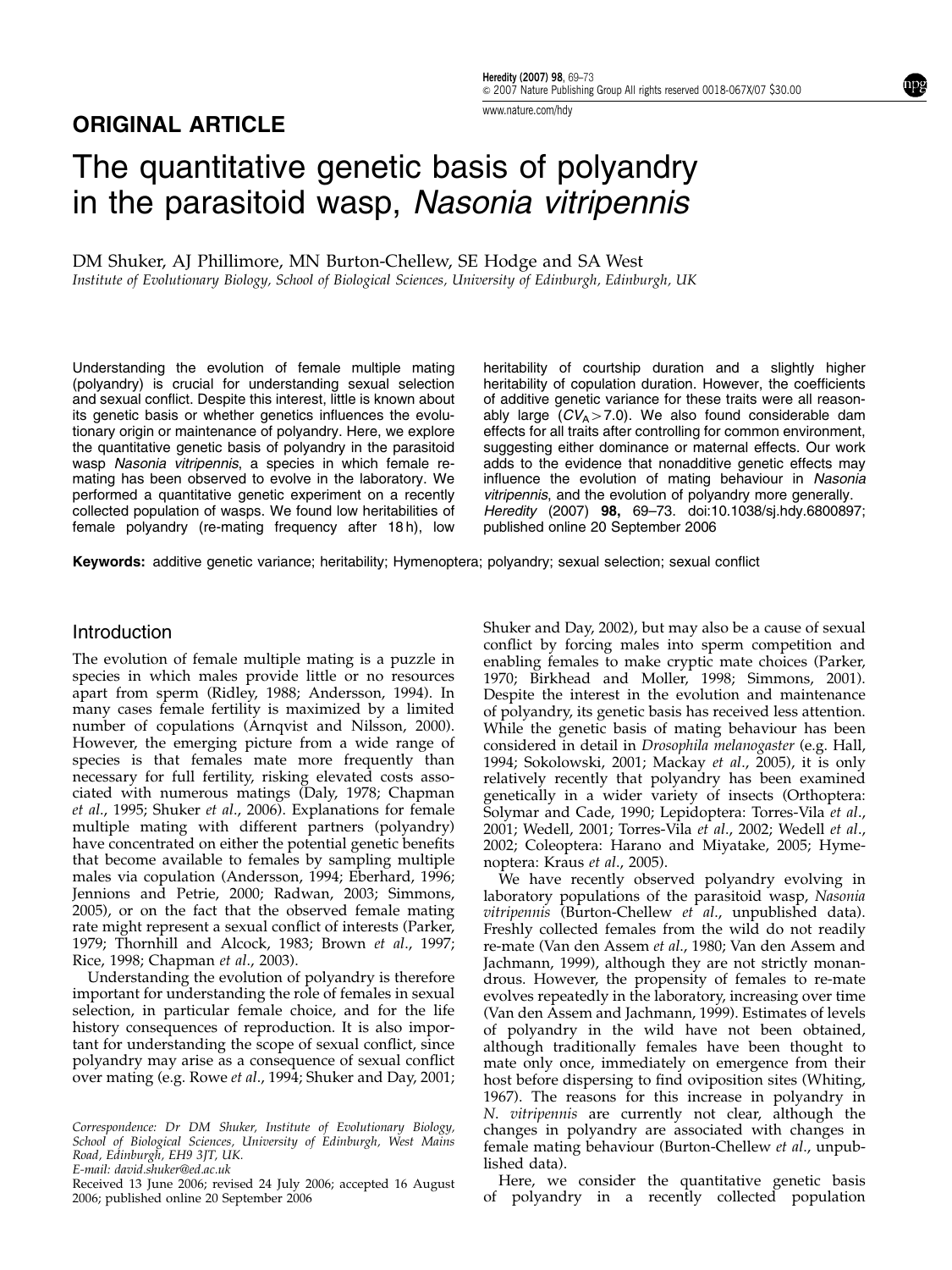of N. vitripennis, measuring polyandry as the likelihood of re-mating after 18 h. We show that female re-mating behaviour has a low heritability but is influenced by large, significant maternal or nonadditive genetic effects.

# Materials and methods

### Mating behaviour of N. vitripennis

N. vitripennis (Hymenoptera: Pteromalidae) is a gregarious parasitoid of large dipteran pupae (e.g. Calliphoridae and Sarcophagidae: Whiting, 1967). Courtship involves a stereotyped series of events (Barass, 1960). Following contact, the male mounts the female and positions his head over her antennae. Courtship begins with a series of head nods, which continue in a rhythmic display consisting of approx 4–7 nods per series, with a short pause between each series. The first head nod of each series is associated with the release of a mandibular pheromone (Van den Assem et al., 1980). Virgin females generally display receptivity after a short bout of courtship, drawing their antennae forward and arching their abdomens. The male will back up, establish genital contact, and inseminate the female. Copulation typically lasts around 10–15 s after which the male moves back to perform a short bout of postcopulatory courtship before dismounting.

## The study population

The laboratory population was generated from founding individuals collected from three different nest boxes from Hoge Veluwe forest, the Netherlands in June 2004. Reciprocal crosses between males and females from each nest box generated nine crosses, replicated 15 times. These 135 mated females were distributed between three stock tubes of hosts (fly pupae). Ten days postoviposition parasitized hosts were removed from and then redistributed back into the tubes at random. Three generations of random mating and host mixing ensued, with approximately 150 females founding each generation, producing an outbred population hereafter referred to as HV04. All cultures were maintained at  $25^{\circ}$ C with a 18:6 light:dark cycle. Under these conditions the generation time is approximately 14 days.

#### Quantitative genetic experiment

We performed a standard split-family sib analysis (Falconer and Mackay, 1996; Roff, 1997; Lynch and Walsh, 1998). Virgin wasps were collected from the population culture 2 days before emergence. A large number of parasitized hosts were opened and virgin male and female wasp pupae were mixed with a fine paintbrush. Full-sib/half-sib families were created by making mating groups of one male pupa (sire) with five female pupae (dams). Following emergence, we allowed females to mate for 2 days after which we placed each female individually into a tube with two host pupae, so that larval environments were split within full-sib families. After 2 days of oviposition we removed the female and placed the hosts in separate tubes. We randomly distributed these tubes across test tube racks, so that hosts from the same families were distributed across racks and shelves in the incubator. Additional virgin females from the population culture were maintained separately from the experimental families in order

to generate virgin males for mating trials. Approximately 20 females were placed into a culture tube with around 40 hosts. This was carried out every 3 days generating a continuous supply of inexperienced experimental males.

Two days before offspring emergence, we opened each host and collected five virgin females, yielding 10 experimental daughters per full-sib family. The day following emergence we fed the females with honey solution-soaked filter paper. Before both the primary and secondary mating trials we removed all experimental females and males from the incubator at least 30 min before the experiment took place to allow acclimatization. To standardize light conditions, both primary and secondary matings were observed on a white board illuminated by a Euromex Fiber Optic light source EK-1 at setting eight.

#### Mating trials

To test female polyandry, each female was given two mating trials, separated by approximately 18 h. We performed all primary matings between 1700 and 2000 hours at ambient temperature (median temperature  $23^{\circ}$ C). A female was extracted from the test tube and placed in an observation vial with a virgin male already present. We recorded the time in seconds to the onset of courtship, the onset of copulation and the end of copulation. Postcopulatory courtship was allowed after which we removed the female and placed her in a solitary test tube. Any female who had not been courted after 5 min was discarded. From these data we obtained the courtship duration and copulation duration for virgin females. As expected, acceptance rates of the virgin females were uniformly high (97.6% of females mated in the first mating trial).

The re-mating assay took place approximately 18 h later (again median temperature was  $23^{\circ}$ C). Each female was observed for 10 min or until copulation. For each female we recorded receptivity at first courtship  $(R_1)$  and receptivity within 10 min  $(R_{10})$ . Any females engaged in courtship at 10 min were allowed to finish courtship and commence copulation if they accepted the male. Any females who had not been courted within the 10 min were not included in the results.

To ensure that the observed mating events did involve sperm transfer, we repeated the mating trials with 46 virgin males and females from the stock culture, giving each female a tube containing three hosts after copulation. Forty-one of the females laid eggs, and all of these females produced daughters, confirming sperm transfer.

#### Quantitative genetic analysis

In total, 1005 individuals, representing 24 half-sib, and 106 full-sib families were analysed for our four mating traits (courtship duration, copulation duration,  $R_1$  and  $R_{10}$ ). We obtained variance components from linear mixed models with REML in S-Plus 7 (Insightful Corporation, Seattle, WA, USA). For haplodiploids (Liu and Smith, 2000), the sire variance component consists of additive genetic effects (such that  $\sigma_{\text{sire}}^2 = V_A/2$ ) and the dam within sire component consists of additive, dominance and common environmental components  $(\sigma_{\text{dam(sire)}}^2=V_A/4+V_D/2+V_{\text{EC}})$ . The two measures of polyandry  $(R_1$  and  $R_{10}$ ) were modelled as threshold characters, assuming continuous variation (liability) on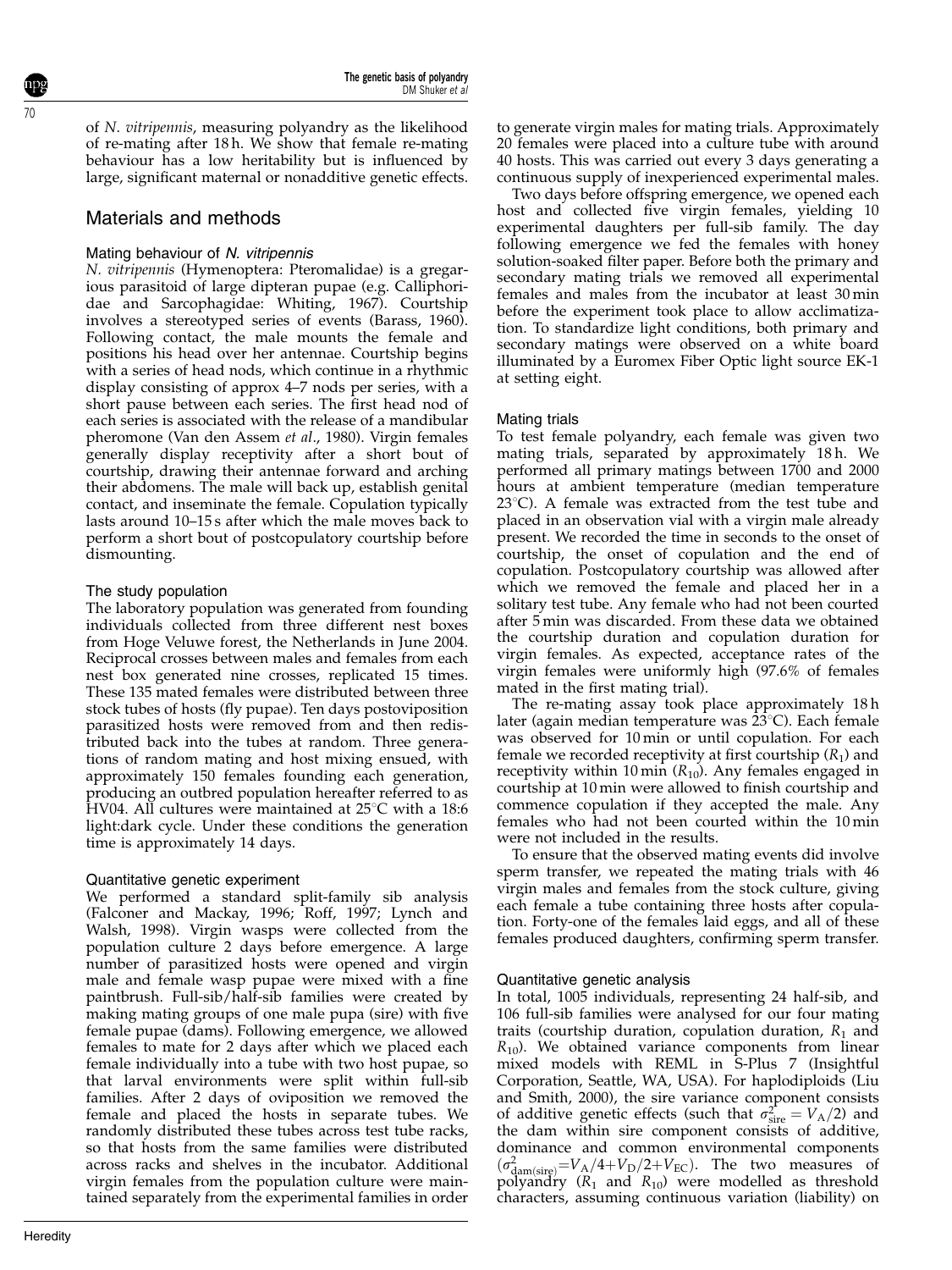an underlying scale (Falconer and Mackay, 1996; Roff, 1997; Lynch and Walsh, 1998). The heritability was measured first on the observed (0,1) scale and then converted to an estimate on the underlying scale:

$$
h^2 = h_{\rm obs}^2 [p(1-p)]/z^2
$$

where  $h_{\text{obs}}^2$  is the heritability on the observed scale, p is the proportion of females re-mating, and z is the ordinate on the standardized normal curve in the underlying scale corresponding to  $p$ , calculated as

$$
z = [e^{(-0.5X^2)}]/\sqrt{2\pi}
$$

where  $X = [sign(0.5-p)][1.238c(1 + 0.0262c)]$ , and  $c =$  $\sqrt{-\ln[4p(1-p)]}$ .

The approximate standard error is obtained from:

 $\text{s.e.}(h^2) = \text{s.e.}(h_{0,1}^2)[p(1-p)]/z^2$ 

where s.e. $(h_{0,1}^2)$  is the standard error on the observed scale. The coefficient of additive genetic variation  $(CV_A)$ scale. The coefficient of additive generic variation  $(Cv_A)$ <br>was calculated as  $CV_A = 100\sqrt{V_A/\bar{x}}$  (on the observed scale for the polyandry measures) following Houle (1992).

Our heritability estimates for all traits were low, making interpretation of genetic correlations problematic given the necessarily large standard errors (Roff, 1997; Lynch and Walsh, 1998). We therefore only present the phenotypic correlation between courtship duration and copulation duration, and use logistic regression to explore the effect of copulation duration and courtship duration in the first mating trial on the likelihood of re-mating (as both  $R_1$  and  $R_{10}$ ).

## **Results**

#### Descriptive statistics

The mean courtship duration was  $10.6\pm0.3$  s and the mean copulation duration was  $14.9 \pm 0.1$  s (both  $N = 1005$ ). The frequency of re-mating in the second mating trial in response to the first courtship was  $R_1 = 0.46$ , and within 10 min was  $R_{10} = 0.70$ .

#### Quantitative genetic estimates

The genetics of female re-mating were dominated by dam effects (Table 1). The heritabilities for all traits were low  $(h^2<0.15)$ , with only copulation duration having significant heritability, although the heritability of  $R_1$  is close to significance. There were significant dam effects for all traits, while common environment variance components were small (Table 1). The coefficients of additive genetic variation, however, suggest there is a reasonable amount of additive genetic variation swamped by the nonadditive variation for all four traits  $(CV_A = 7.01 - 19.98;$  Table 2).

#### Phenotypic relationships between traits

Females that were courted for longer also tended to copulate for longer. There was a weak but highly significant positive phenotypic correlation between courtship duration and copulation duration; however, the correlation explained very little of the variation in the data  $(r_{1003} = 0.104, P = 0.0009, R^2 = 1.1\%)$ . Aspects of the first mating trial had at best only weak influence on female re-mating. There were weak negative relationships between courtship or copulation duration and Table 1 Variance components and estimates of the heritability through the sire and dam for the four traits with their standard errors ( $N = 1005$  individuals, from 106 dams and 24 sires)

|                       | <b>Sire</b> | Dam     | Host    | Residual |
|-----------------------|-------------|---------|---------|----------|
| Variance components   |             |         |         |          |
| $R_{1}$               | 0.00829     | 0.02183 | 0.00464 | 0.21442  |
| $R_{10}$              | 0.00452     | 0.02496 | 0.00001 | 0.18154  |
| Courtship duration    | 1.22871     | 4.59652 | 2.97146 | 76.00258 |
| Copulation duration   | 0.55618     | 0.99172 | 0.27165 | 5.57319  |
| Heritability          |             |         |         |          |
|                       | <b>Sire</b> | s.e.    | Dam     | s.e.     |
| $R_1^{\text{a}}$      | 0.105       | 0.060   | 0.553   | 0.168    |
| $R_{10}$ <sup>a</sup> | 0.074       | 0.052   | 0.820   | 0.206    |
| Courtship duration    | 0.029       | 0.026   | 0.217   | 0.093    |
| Copulation duration   | 0.150       | 0.063   | 0.537   | 0.126    |

Heritabilities significant at the 5% level are highlighted in bold. <sup>a</sup>Heritabilities presented on the underlying scale.

Table 2 Coefficients of additive genetic variation  $(CV_A:$  following Houle, 1992) for the four traits

| Trait         | $R_1$      | $R_{10}$ Courtship duration Copulation duration |      |
|---------------|------------|-------------------------------------------------|------|
| $CV_{\Delta}$ | 19.98 9.61 | 7.01                                            | 7.43 |

 $CV<sub>A</sub>s$  calculated using the sire estimate of the additive genetic variance.

Table 3 Phenotypic relationships between female polyandry  $(R_1)$ and  $R_{10}$ ) and courtship duration and copulation duration analysed via logistic regression

| Polyandry | Behaviour  | $\beta$ (s.e.)  | $\gamma^2$ | Р     | $\mathbb{R}^2$ (%) |
|-----------|------------|-----------------|------------|-------|--------------------|
| $R_1$     | Courtship  | $-0.021(0.008)$ | 8.06       | 0.005 | 0.6                |
| $R_1$     | Copulation | $-0.006(0.023)$ | 0.06       | 0.81  | 0.0                |
| $R_{10}$  | Courtship  | $-0.015(0.007)$ | 4.09       | 0.04  | 0.3                |
| $R_{10}$  | Copulation | $-0.056(0.025)$ | 5.09       | 0.02  | 0.4                |

 $\beta$  (s.e.) is the logistic regression coefficient (standard error). Significance tested via likelihood  $\chi^2$ -tests.

 $R_1$  or  $R_{10}$ , all of which explained less than 1% of the variation in likelihood of re-mating (Table 3). The most convincing relationship was that between courtship duration and receptivity at first courtship (logistic regression coefficient:  $\beta = -0.021 \pm 0.008$ ,  $\gamma^2 = 8.06$ ,  $P = 0.005$ ,  $R^2 = 0.6\%$ ).

#### **Discussion**

The genetic basis of polyandry in our experiment was dominated by nonadditive genetic or maternal effects. Despite nontrivial coefficients of additive genetic variation, heritabilities of female re-mating and copulation and courtship duration were therefore low. Behavioural traits typically exhibit low heritabilities (Mousseau and Roff, 1987; Merila and Sheldon, 2000; Boake et al., 2002) and this is often attributed to the inherent variability of behaviours, especially when individuals are interacting. Here, we have both residual environmental variation (after experimentally and statistically limiting common environmental effects) and substantial nonadditive genetic effects (Table 1). These latter effects could include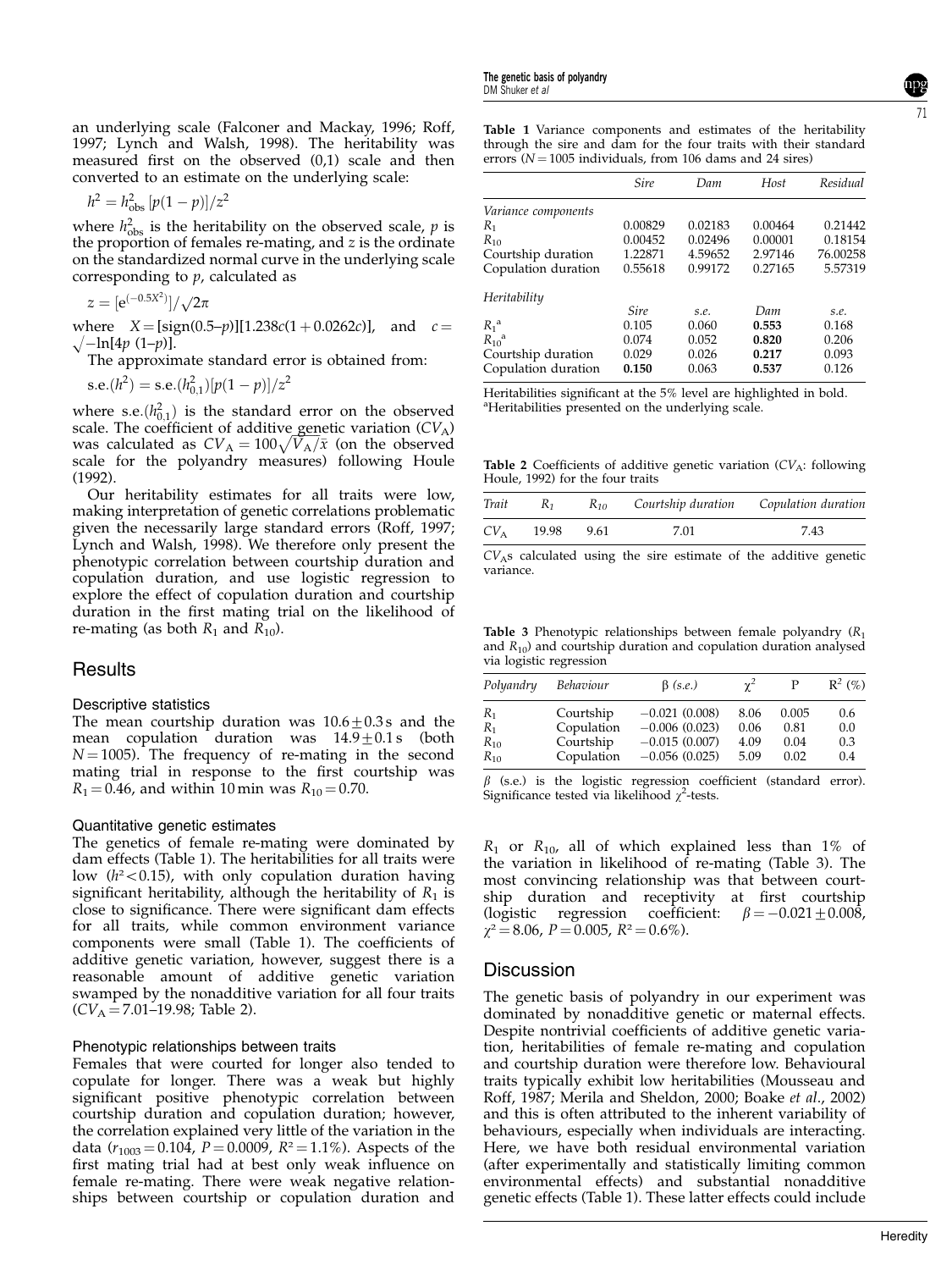The genetic basis of polyandry DM Shuker et al

both dominance and/or some other maternally inherited variation (Meffert et al., 2002). While we have no specific estimates for the dominance variance component for these female mating behaviours, they would have to be larger than average for behavioural traits to explain all the nonadditive variation (e.g. Crnokrak and Roff, 1995; Roff, 1997; Stirling et al., 2002), suggesting that the fullsib variances are influenced by some maternal effects as well. However, dominance effects have recently been shown to influence variation in polyandry in the beetle Callosobruchus chinensis (Harano and Miyatake, 2005) and aspects of courtship behaviour in houseflies (Meffert and Hagenbuch, 2005). Dominance may also play a part in maintaining heritable variation in re-mating rate in the wild (Crnokrak and Roff, 1995).

How might a maternal effect arise in N. vitripennis? Even though there is no parental care, females may influence variation in offspring phenotypes via their energetic investment in eggs or by influencing the degree of larval competition within a host via clutch size (Godfray, 1994). Our split-family design should have minimized the latter, but we do not know how females vary in their patterns of egg investment (although recent work suggests that egg size variation does not have a large effect on larval performance in N. vitripennis: Lalonde, 2005). In addition, female venom mobilizes host lipid reserves into the host's haemolymph (Rivers, 2004), providing another possible source of maternal effect. Other nonadditive genetic effects influencing Nasonia mating behaviour have also been uncovered in the context of the courtship behaviour of interspecific male hybrids (Beukeboom and Van den Assem, 2001; Beukeboom and Van den Assem, 2002). In a series of experiments, hybrid males tended to resemble their maternal grandfathers in terms of courtship phenotype (since males are haploid, they do not have paternal grandfathers, only maternal grandfathers). While the mechanistic basis for this effect is still unclear, one possibility is that grand-paternally imprinted genes influence grand-offspring behaviour. It remains to be seen whether any of our nonadditive effects could have a similar basis (see also Mills and Moore, 2004).

As with all heritability studies, specific estimates for polyandry will vary with the environment and also the explicit experimental protocol (Falconer and Mackay, 1996). However, our results are consistent with other recent work, despite the fact that most studies have not specifically controlled for nonadditive effects. For example, broad-sense heritabilities in excess of 0.4 have been found in crickets, butterflies and moths (Solymar and Cade 1990; Torres-Vila et al., 2001, 2002; Wedell et al., 2002) and our estimates of polyandry heritability via dams are likewise large and significant. Our data also confirm that species deemed to be for the most part monandrous can have segregating additive genetic variation in re-mating rate (i.e. the moth Lobesia botrana; Torres-Vila et al., 2002). While the evolutionary changes in female re-mating frequency observed in the laboratory attest to this variation, our results suggest that nonadditive effects may have contributed to this response and influenced the rate of evolutionary response (Burton-Chellew et al., unpublished data).

Phenotypically the four mating traits we scored were fairly independent of each other, with only weak correlations between them. While there seems to be a

general trend for females that took longer to court or copulate to be less likely to re-mate, it does not explain much of the variation in female polyandry. Such as it is, the trend may reflect overall female receptivity. However, there could also be a mechanistic or sexual selection component. For example, female re-mating could depend on some aspect of first or second male quality, such as the volume of sperm transferred. We have not explicitly considered the role of males here, but sperm can be an important limiting factor on female fitness in parasitoid wasps (e.g. Godfray, 1994; Hardy et al., 1998; West et al., 1998; West et al., 1997). Males may vary in the numbers of sperm they transfer (Henter, 2004; Shuker et al., 2006) and males of some species even continue to copulate when they are sperm-depleted (Damiens and Boivin, 2006). We have some evidence that female remating per se is mechanistically independent of male mating partner (Burton-Chellew et al., unpublished data), but in broader terms we may expect aspects of male and female mating behaviour to coevolve, with female multiple mating becoming more likely if males are selected to mate beyond their ability to successfully inseminate females. We are currently exploring these aspects of male mating competitiveness in Nasonia and how they influence female behaviour and reproductive allocation.

# Acknowledgements

We are very grateful to the Natural Environment Research Council, the Biotechnology and Biological Sciences Research Council and the Royal Society for funding. Dr A Hoyahoy provided useful comments on an earlier version of the manuscript, and Dr Alan Gemmill showed us evollusion.

## References

- Andersson M (1994). Sexual Selection. Princeton University Press: Princeton.
- Arnqvist G, Nilsson T (2000). The evolution of polyandry: multiple mating and female fitness in insects. Anim Behav 60: 145–164.
- Barass R (1960). The courtship behaviour of Mormoniella vitripennis walk (Hymenoptera, Pteromalidae). Behaviour 15: 185–209.
- Beukeboom LW, Van den Assem J (2001). Courtship and mating behaviour of interspecific Nasonia hybrids (Hymenoptera, Pteromalidae): a grandfather effect. Behav Genet 31: 167-177.
- Beukeboom LW, Van den Assem J (2002). Courtship displays of introgressed, interspecific hybrid Nasonia males: further investigations into the 'grandfather effect'. Behaviour 139: 1029–1042.
- Birkhead TR, Moller AP (1998). Sperm Competition and Sexual Selection. Academic Press: San Diego.
- Boake CRB, Arnold SJ, Breden F, Meffert LM, Ritchie MG, Taylor BJ et al. (2002). Genetic tools for studying adaptation and the evolution of behavior. Amer Nat 160: S143–S159.
- Brown WD, Crespi BJ, Choe JC (1997). Sexual conflict and the evolution of mating systems. In: Choe JC, Crespi BJ (eds). The Evolution of Mating Systems in Insects and Arachnids. Cambridge University Press: Cambridge. pp 352-377.
- Chapman T, Arnqvist G, Bangham J, Rowe L (2003). Sexual conflict. Trends Ecol Evol 18: 41–47.
- Chapman T, Liddle LF, Kalb JM, Wolfner MF, Partridge L (1995). Cost of mating in Drosophila melanogaster females is mediated by male accessory gland products. Nature 373: 241–244.

72